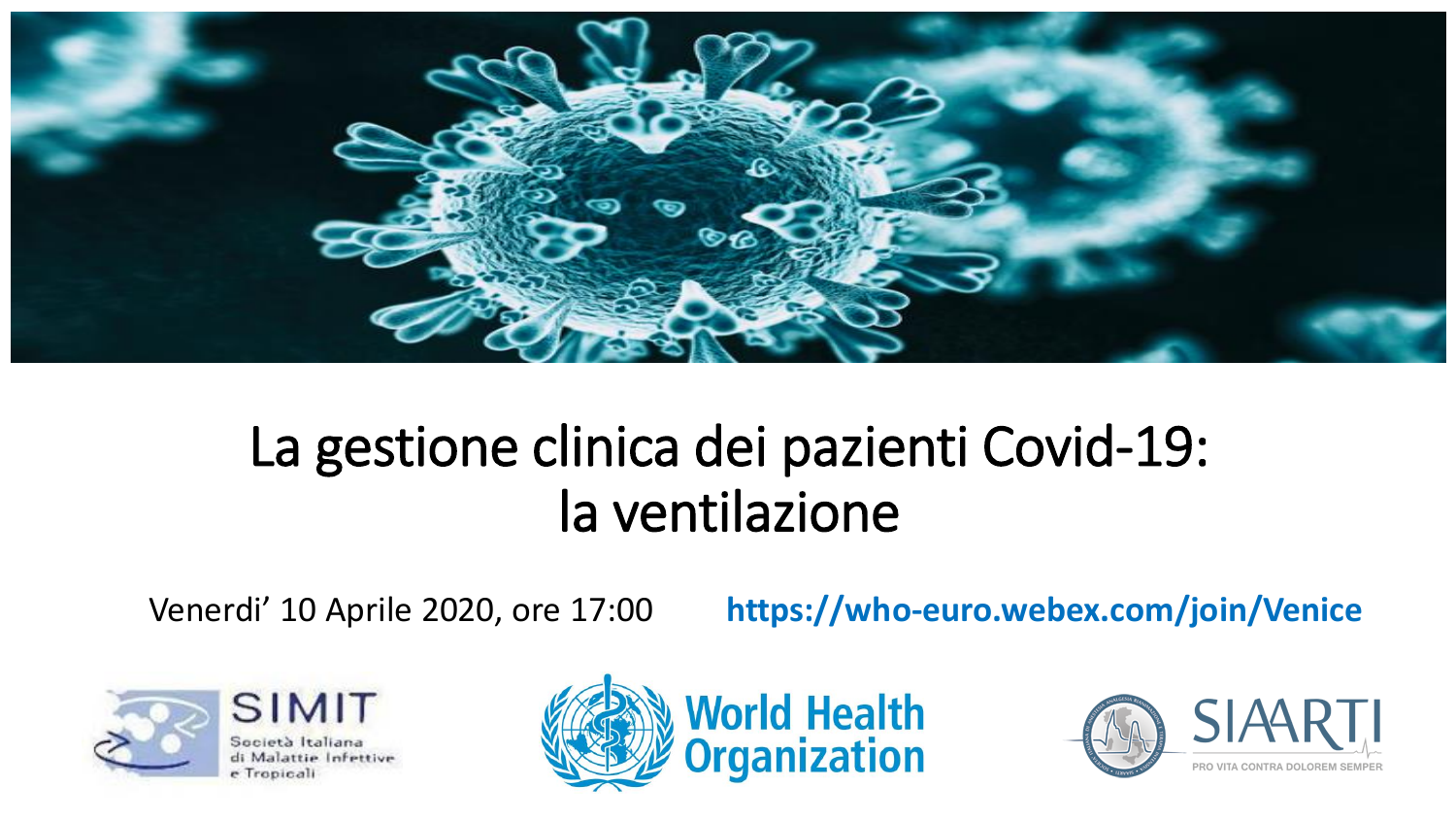## Obiettivo del webinar

- Condividere aggiornamenti OMS sulla gestione clinica dei pazienti
- Mantenere una piattaforma che faciliti lo scambio di esperienza clinica tra i clinici che gestiscono i pazienti COVID in Italia

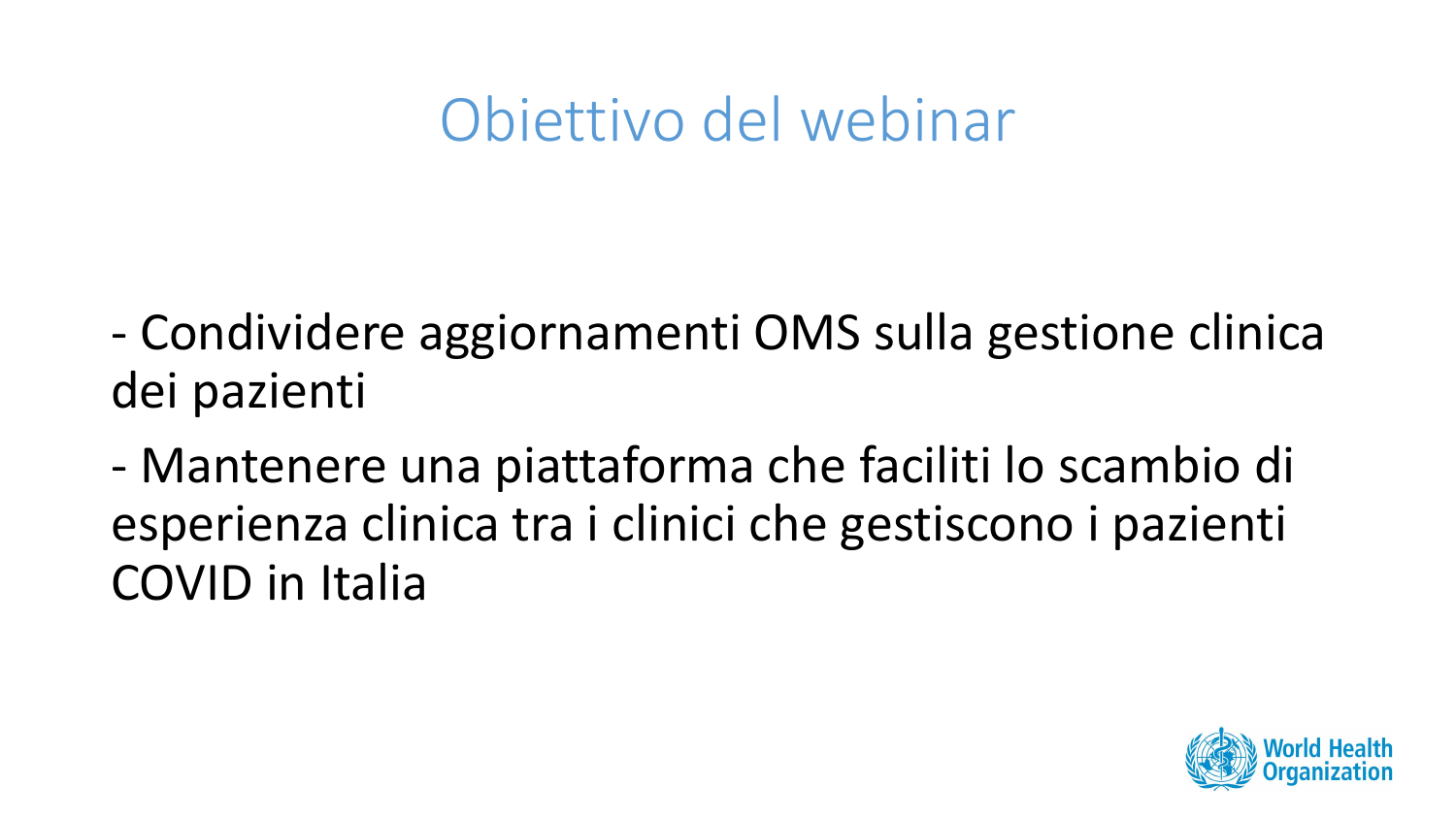# Agenda

- Introduzione (5 min)
- Aggiornamenti OMS (15 min)
	- Systematic reviews : Clorochina/HC
	- COVID e HIV
	- IPC
	- Test diagnostici
- Condivisione esperienza per centro/regione (60 min)
- Aggiornamento studi in corso (AIFA) (5 min)

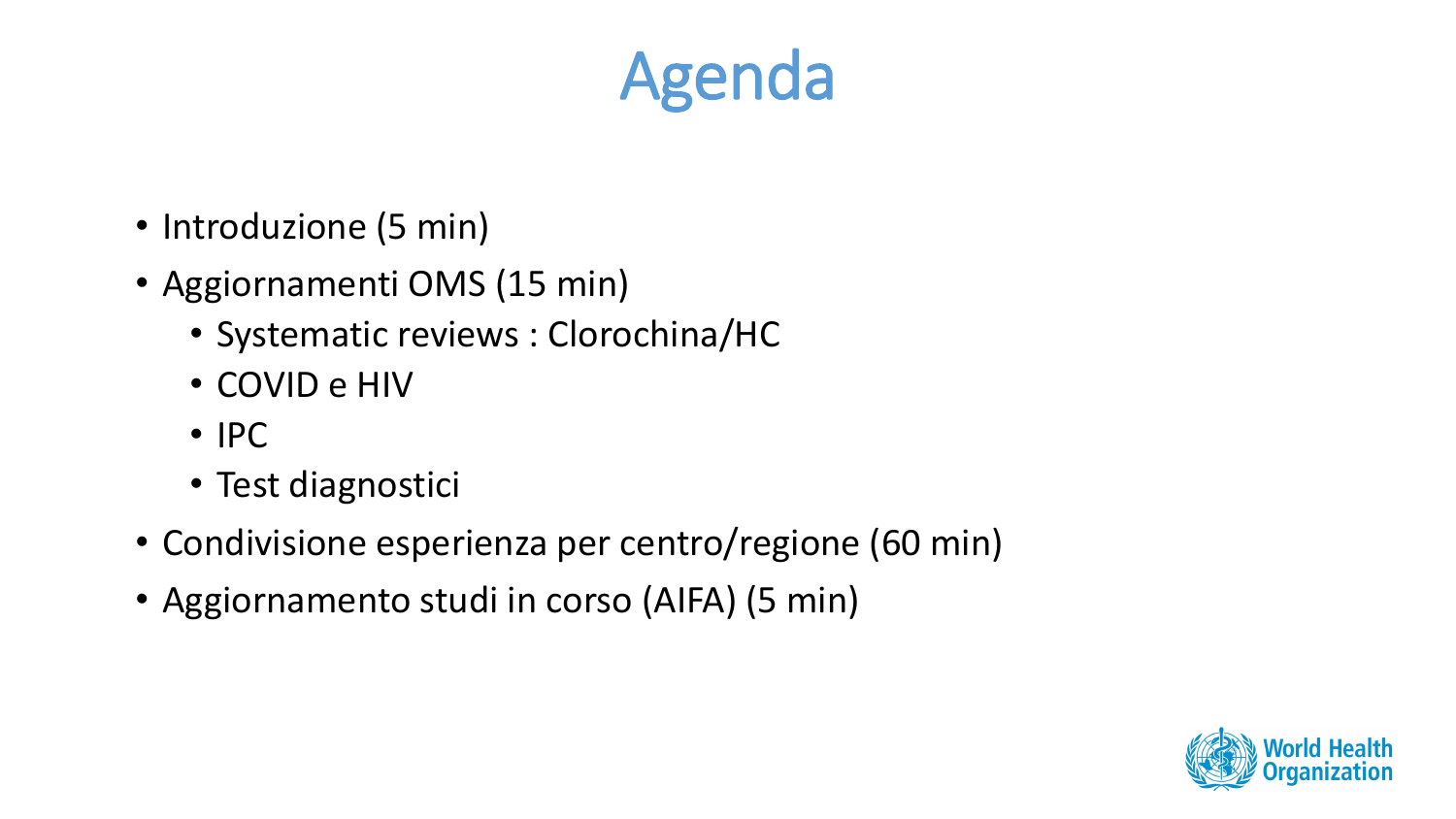Per facilitare la comunicazione durante il webinar per cortesia

- •Disattivate il microfono appena collegati
- Cliccate sull'icona W per intervenire
- •Per fare domande utilizzate la chat box

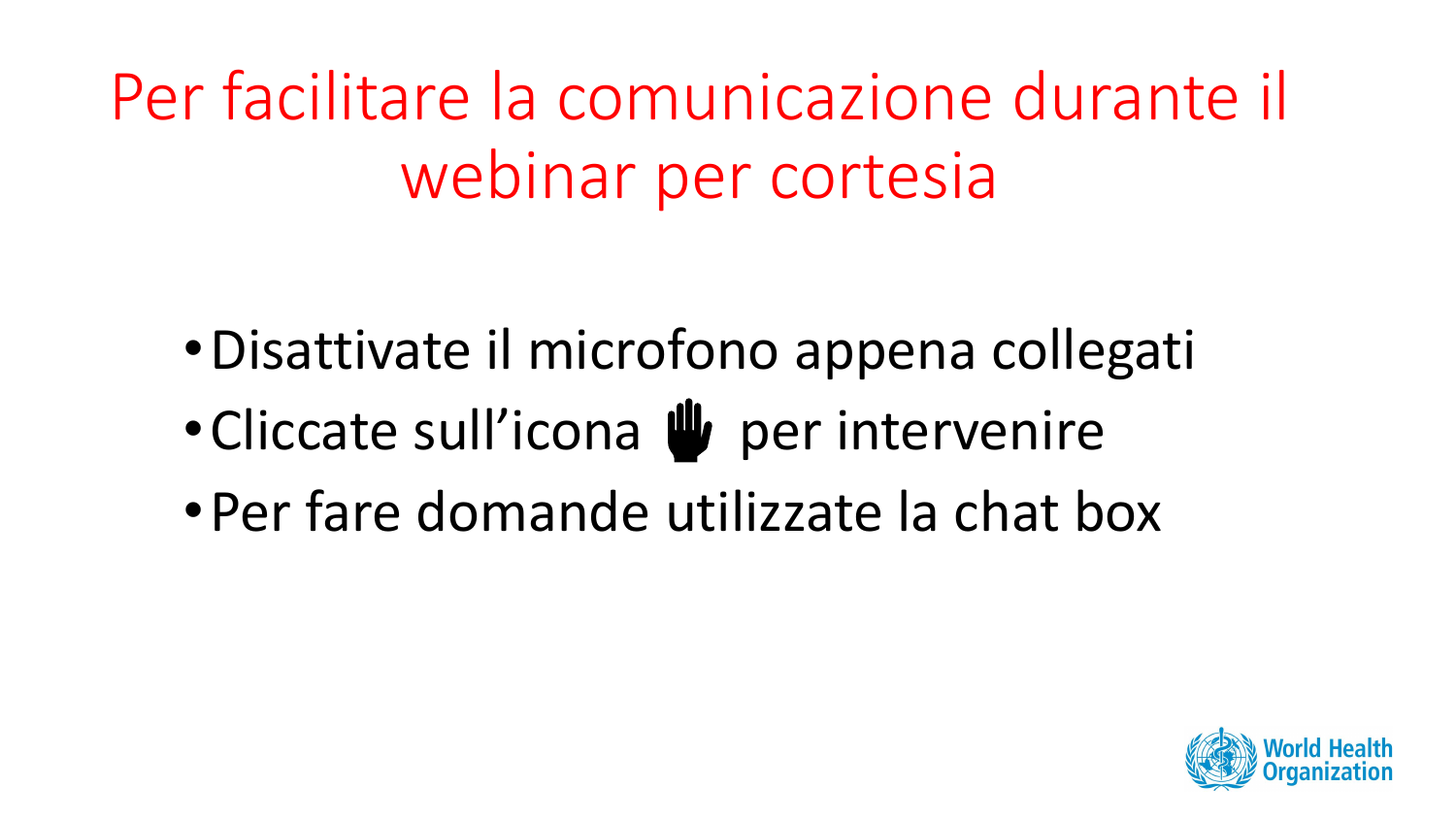## COVID-19 in People with HIV and viral hepatitis

- At present there is **no evidence that the risk of infection or complications of COVID-19 is different among PLHIV** who are clinically and immunologically stable on ART when compared with the general population.
- Some PLHIV may have the known **risk factors for COVID-19**  complications, such as diabetes, hypertension and other noncommunicable diseases and as such may have increased risk of COVID-19 unrelated to HIV.
- PLHIV who are taking ARV drugs should have at least 30 days of antiretrovirals (ARV) if not a **3 to 6-month supply**  and be offered the opportunity to ensure that their **vaccinations** are up to date (influenza and pneumococcal vaccines).
- At this stage there is **no evidence to suggest people living with hepatitis B or hepatitis C, who are otherwise well and do not have advanced liver disease, and do not fall into any of the above risk groups, are at greater risk** of infection or complications of COVID-19.



Q&A on HIV and viral hepatitis and COVID-19 **WHO Global HIV, Hepatitis and STI Programmes** Version 5, as of 8 April 2020

This Q&A quidance document is intended to assist national HIV and viral hepatitis programmes and its health workers provide quidance to persons affected by HIV/AIDS and viral hepatitis, and to maintain continuity of essential services during the COVID-19 pandemic. WHO is continually monitoring and responding to the COVID-19 pandemic and will update the Q&A as more information becomes available including how it is affecting the comprehensive HIV and Hepatitis responses worldwide.

#### Chapter 1: risk for COVID-19 in people living with HIV and viral hepatitis

Are people living with HIV and viral hepatitis at increased risk of being infected with SARS-CoV-2, the virus causing COVID-19?

HIV: People living with HIV (PLHIV) with advanced disease, those with low CD4 cell count and high viral load and people living with HIV who are not taking antiretroviral treatment (ART) have an increased risk of infections and related complications in general. It is unknown if the immunosuppression of HIV will put a person at greater risk for COVID-19, thus, until more is known, additional precautions for all PLHIV with advanced HIV or poorly controlled HIV, should be employed  $1.2$ 

At present there is no evidence that the risk of infection or complications of COVID-19 is different among PLHIV who are clinically and immunologically stable on ART when compared with the general population. Some PLHIV may have the known risk factors for COVID-19 complications. such as diabetes, hypertension and other noncommunicable diseases and as such may have increased risk of COVID-19 unrelated to HIV. We know that during the SARS and MERS outbreaks there were only a few case reports of mild disease among PLHIV. To date, there are a few case reports of a person living with HIV who had moderate COVID-19 and recovered <sup>3</sup>.

WHO recommends that service providers ensure that PLHIV who are taking ARV drugs should have at least 30 days of antiretrovirals (ARV) if not a 3 to 6-month supply and be offered the opportunity to ensure that their vaccinations are up to date (influenza and pneumococcal vaccines). Adequate supplies of other medicines to treat coinfections, comorbidities and addiction should also be ensured.

Viral hepatitis: Overall, there is limited information on persons with chronic viral hepatitis B or C with COVID-19. At this stage there is no evidence to suggest people living with hepatitis B or hepatitis C, who are otherwise well and do not have advanced liver disease, and do not fall into any of the above risk groups, are at greater risk of infection or complications of COVID-19.

<sup>&</sup>lt;sup>1</sup>DHHS, Interim Guidance for COVID-19 and Persons with HIV, https://aidsinfo.nih.gov/guidelines/html/8/covid-19-and-persons-with-hi interim-auidance-/554/interim-auidance-for-covid-19-and-persons-with-hiv (March 20, 2020)

<sup>&</sup>lt;sup>3</sup> US CDC, COVID-19: People who are at higher risk for severe illnesshttps://www.cdc.gov/coronavirus/2019-ncov/specific-groups/people-athigher-risk.html (March 22, 2020)

<sup>&</sup>lt;sup>1</sup> Zhu F, Cao Y, Xu S, Zhou M. Co-infection of SARS-CoV-2 and HIV in a patient in Wuhan city, China, J of Medical Virology 11 March 2020 https://onlinelibrary.wiley.com/doi/full/10.1002/jmv.25732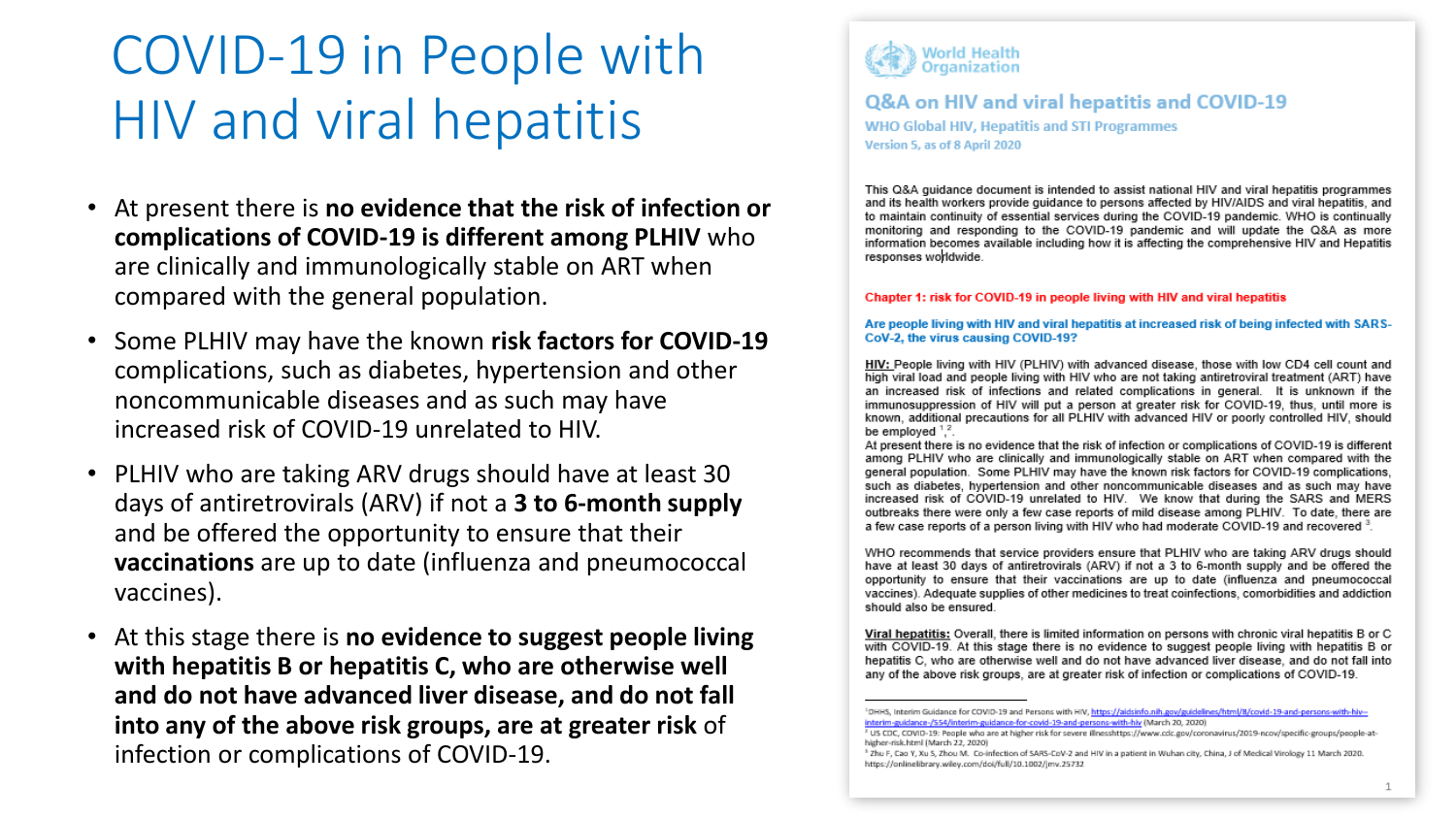## Systematic Reviews

- There is **no high-quality evidence** on benefits and harms
- Two small studies (one RCT) with many **methodological concerns** and are at best, low quality evidence.
	- France: 80pt receive 600 mg of hydroxychloroquine daily and their viral load in nasopharyngeal swabs was tested daily in a hospital setting; depending on their clinical presentation, azithromycin was added. HCQ significantly associated with viral load reduction/disappearance in COVID-19 patients and its effect is reinforced by azithromycin
	- China: RCT, enrolled 30 treatment-naive patients with confirmed COVID-19. Patients in HCQ group were given HCQ 400 mg per day for 5 days plus conventional treatments. On day 7, COVID-19 nucleic acid of throat swabs was negative in 13 (86.7%) HCQ cases and 14 (93.3%) cases in the control group (P>0.05).
- Care must be exercised in extrapolating in vitro results to in vivo, and potential **side effects, toxicities and interactions**  with other drugs must remain a key consideration.
- Multiple **clinical trials are underway** to strengthen the data and better characterize effectiveness
- If this drug is effective in COVID-19, this may drive **unavailability** for malarial patients and other chronic diseases as a treatment and as a prophylaxis.

RAPID REVIEW - April 1", 2020. (The information included in this review reflects the evidence as of the date posted in the document. Updates will be developed according to new available evidence)

COVID-19: Chloroquine and hydroxychloroquine research

#### Disclaimer

**SEPAHO** 

This document includes the results of a rapid systematic review of current available literature. The information included in this review reflects the evidence as of the date posted in the document. Recommendations were based on the evidence available and its quality (GRADE methodology) at the time the review was published. Yet, recognizing that there are numerous ongoing clinical trials, PAHO will periodically update these reviews and corresponding recommendations as new evidence becomes available.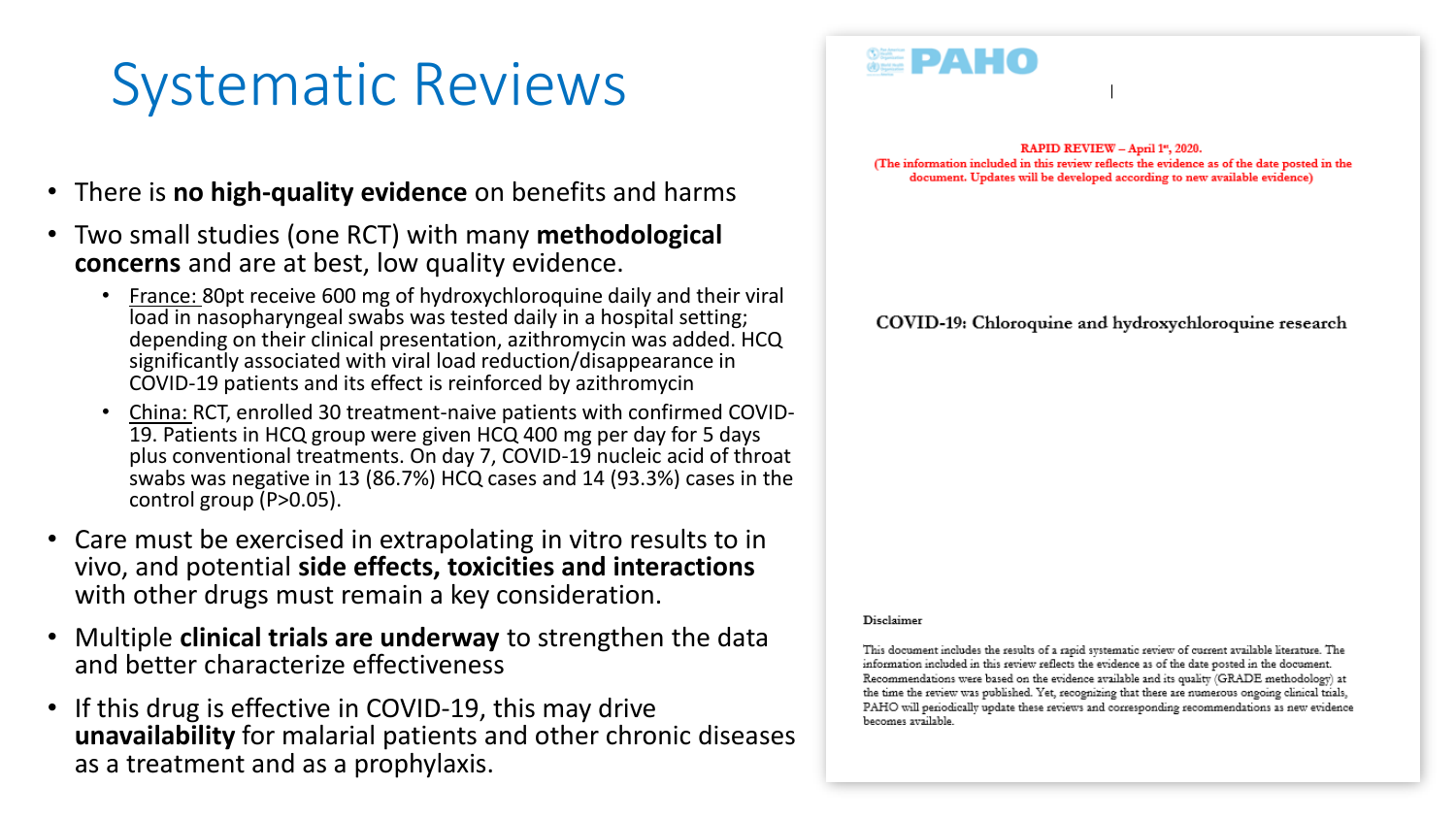# **Infection Prevention** and Control

https://www.who.int/publicationsdetail/advice-on-the-use-of-masksin-the-community-during-homecare-and-in-healthcare-settings-inthe-context-of-the-novelcoronavirus-(2019-ncov)-outbreak

#### Advice on the use of masks in the context of COVID-19

Interim guidance



#### Background

This document provides advice on the use of masks in communities, during home care, and in health care settings in areas that have reported cases of COVID-19. It is intended for individuals in the community, public health and infection prevention and control (IPC) professionals, health care managers, health care workers (HCWs), and community health workers. It will be revised as more data become available.

Current information suggests that the two main routes of transmission of the COVID-19 virus are respiratory droplets and contact. Respiratory droplets are generated when an infected person coughs or sneezes. Any person who is in close contact (within 1 m) with someone who has respiratory symptoms (coughing, sneezing) is at risk of being exposed to potentially infective respiratory droplets. Droplets may also land on surfaces where the virus could remain viable; thus, the immediate environment of an infected individual can serve as a source of transmission (contact transmission).<sup>1</sup>

WHO has recently summarized reports of transmission of the COVID-19 virus and provided a brief overview of current evidence on transmission from symptomatic, presymptomatic, and asymptomatic \* people infected with COVID-19 (full details are provided in WHO COVID-19 Situation report 73).<sup>2</sup>

Current evidence suggests that most disease is transmitted by symptomatic laboratory confirmed cases. The incubation period for COVID-19, which is the time between exposure to the virus and symptom onset, is on average 5-6 days, but can be as long as 14 days. During this period, also known as the "pre-symptomatic" period, some infected persons can be contagious and therefore transmit the virus to others.<sup>3.2</sup> In a small number of reports, pre-symptomatic transmission has been documented through contact tracing efforts and enhanced investigation of clusters of confirmed cases.<sup>3.4</sup> This is supported by data suggesting that some people can test positive for COVID-19 from 1-3 days before they develop symptoms.<sup>9,10</sup>

Thus, it is possible that people infected with COVID-19 could transmit the virus before symptoms develop. It is important to recognize that pre-symptomatic transmission still requires the virus to be spread via infectious droplets or through

\* An asymptomatic laboratory-confirmed case is a person infected with COVID-19 who does not develop symptoms. Asymptomatic transmission refers to transmission of the virus from a person, who does not develop-



symptoms. The true extent of asymptomatic infections will be determined from serologic studies.

touching contaminated surfaces. WHO regularly monitors all

emerging evidence about this critical topic and will provide updates as more information becomes available.

In this document medical masks are defined as surgical or

procedure masks that are flat or pleated (some are shaped like

cups); they are affixed to the head with straps. They are tested

according to a set of standardized test methods (ASTM F2100,

EN 14683, or equivalent) that aim to balance high filtration,

adequate breathability and optionally, fluid penetration

resistance. This document does not focus on respirators; for guidance on use of respirators see IPC guidance during health

Wearing a medical mask is one of the prevention measures

that can limit the spread of certain respiratory viral diseases.

including COVID-19. However, the use of a mask alone is

insufficient to provide an adequate level of protection, and

other measures should also be adopted. Whether or not

masks are used, maximum compliance with hand hygiene and

other IPC measures is critical to prevent human-to-human

transmission of COVID-19. WHO has developed guidance on IFC strategies for home care<sup>12</sup> and health care settings<sup>11</sup> for

Studies of influenza, influenza-like illness, and human

coronaviruses provide evidence that the use of a medical mask can prevent the spread of infectious droplets from an

infected person to someone else and potential contamination

of the environment by these droplets.<sup>13</sup> There is limited

evidence that wearing a medical mask by healthy individuals

in the households or among contacts of a sick patient, or

among attendees of mass gatherings may be beneficial as a

preventive measure.<sup>14:23</sup> However, there is currently no

evidence that wearing a mask (whether medical or other types)

by healthy persons in the wider community setting, including

universal community masking, can prevent them from

Medical masks should be reserved for health care workers.

The use of medical masks in the community may create a false sense of security, with neglect of other essential

measures, such as hand hygiene practices and physical

distancing, and may lead to touching the face under the masks

and under the eyes, result in unnecessary costs, and take

infection with respiratory viruses, including COVID-19.

care when COVID-19 infection is suspected.<sup>11</sup>

use when COVID-19 is suspected.

**Community settings** 

4.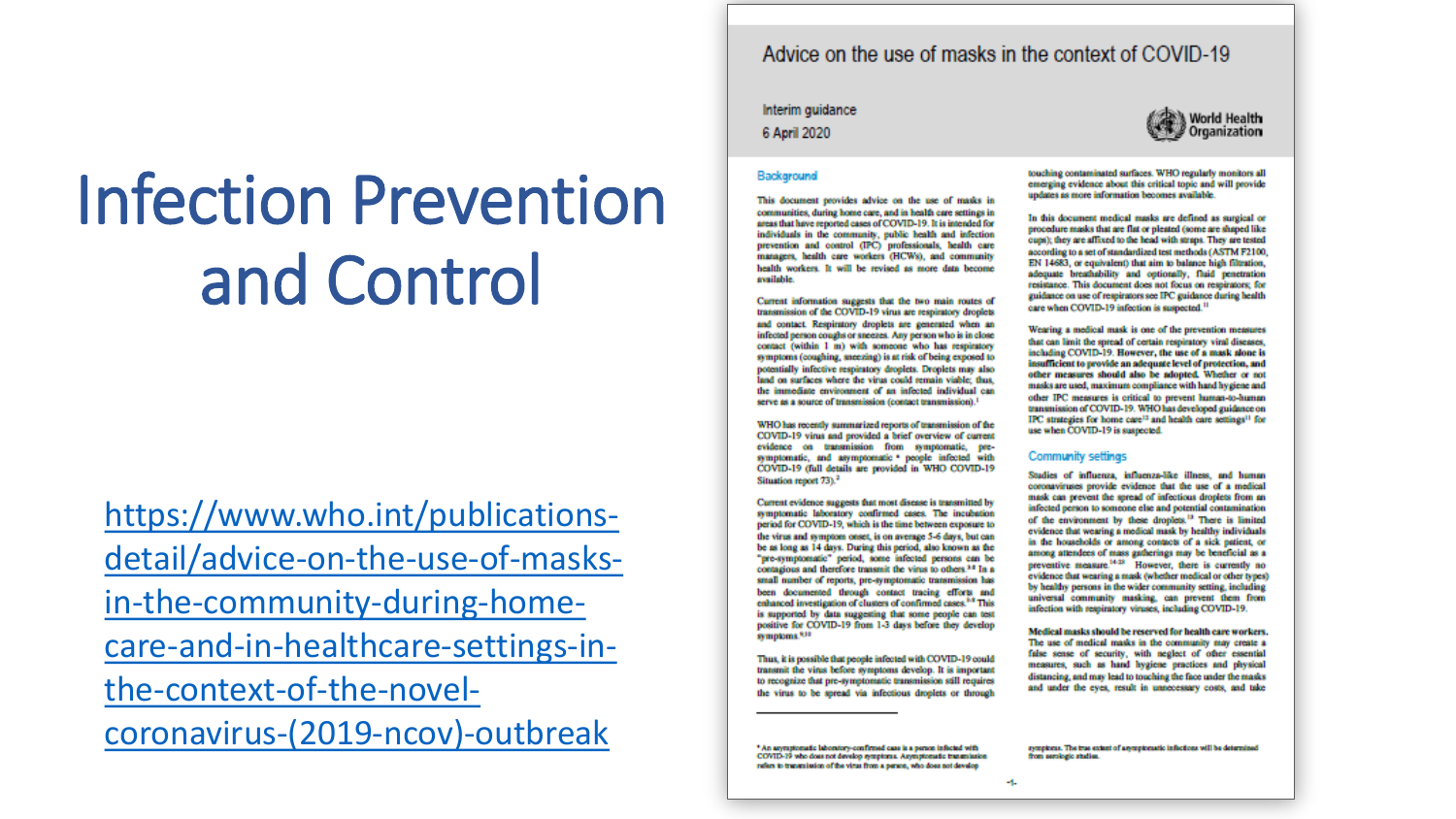# **Testing strategies (COVID19)**

## Purpose of testing

- Detect acute infection  $\rightarrow$  molecular test (maybe antigen test\*)
- Contact tracing  $\rightarrow$  Molecular test (maybe antigen test\*)
- Serosurveillance  $\rightarrow$  antibodies
- Immunity?  $\rightarrow$  antibodies?

Advice on the use of point-of-care immunodiagnostic tests for COVID-19

Scientific brief 8 April 2020

World Health

In represents to the progrimp COVID-19 number is and shortgase of laboratory Juged molecular testing cangeity and reagents, multiply diagnostic test manufacturers have developed and begun selling rapid and easy-to-use devices to facilitate testing outside of laboratory settings. These simple test kits are based either on detection of proteins from the COVID-19 virus in respiratory samples (e.g. sputum, throat swab) or detection, in blood or serum, of human antibodies generated in response to infection.

WHO applauds the efforts of test developers to innovate and respond to the needs of the population

However, before these tests can be recommended, they must be validated in the appropriate populations and settings. Inadequate tests may miss patients with active infection or falsely categorize patients as having the disease when they do not, further hampering disease control efforts. At present, based on current evidence, WHO recommends the use of these new point-of-care<br>immunodiagnostic tests only in research settings. They should not be used in any other setting, including fo making, until evidence supporting use for specific indications is available.

WHO continues to evaluate available immunodiagnostics tests for COVID-19 and will update this scientific brief when necessary

#### Rapid diagnostic tests based on antigen detection

One type of rapid diagnostic test (RDT) detects the presence of viral proteins (antigens) expressed by the COVID-19 virus in a sample from the respiratory tract of a person. If the target antigen is present in sufficient concentrations in the sample, it will bind<br>to specific antibodies fixed to a paper strip enclosed in a plastic casing and genera minutes. The antigen(s) detected are expressed only when the virus is actively replicating; therefore, such tests are best used to identify acute or early infection.

How well the tests work depends on several factors, including the time from onset of illness, the concentration of virus in the specimen, the quality of the specimen collected from a person and how it is processed, and the precise formulation of the reagents in the test kits. Based on experience with antigen-based RDTs for other respiratory diseases such as influenza, in which affected patients have comparable concentrations of influenza virus in respiratory samples as seen in COVID-19, the sensitivity of these tests night be expected to vary from 34% to 80%.<sup>1</sup>

Based on this information, half or more of COVID-19 infected patients might be missed by such tests, depending on the group of patients tested. These assumptions urgently require further study to understand whether they are accurate. Additionally, falsepositive results - that is, a test showing that a person is infected when they are not - could occur if the antibodies on the test strip also recognize antigens of viruses other than COVID-19, such as from human coronaviruses that cause the common cold. If any of the antigen detection tests that are under development or commercialized demonstrate adequate performance, they could poter be used as triage tests to rapidly identify patients who are very likely to have COVID-19, reducing or eliminating the need for expensive molecular confirmatory testing.

With the limited data now available, WHO does not currently recommend the use of antigen-detecting rapid diagnostic tests for patient care, although research into their performance and potential diagnostic utility is highly encouraged

#### Rapid diagnostic tests based on host antibody detection

There is another, more common type of rapid diagnostic test marketed for COVID-19; a test that detects the presence of antibodies in the blood of people believed to have been infected with COVID-19.<sup>25</sup> Antibodies are produced over days to weeks after infection with the virus. The strength of antibody response depends on several factors, including a and certain medications or infections like HIV that suppress the immune system.<sup>6.8</sup> In some people with COVID-19, disease so continued by molecular testing (e.g. reverse transcription polymerase durin reaction: RT-PCR), weak, late or absent antibody<br>responses have been reported <sup>4.1</sup><sup>2</sup> Stadies suggest that the majority of patients develop an already passed. Antibody detection tests targeting COVID-19 may also cross-react with other pathogens, including other human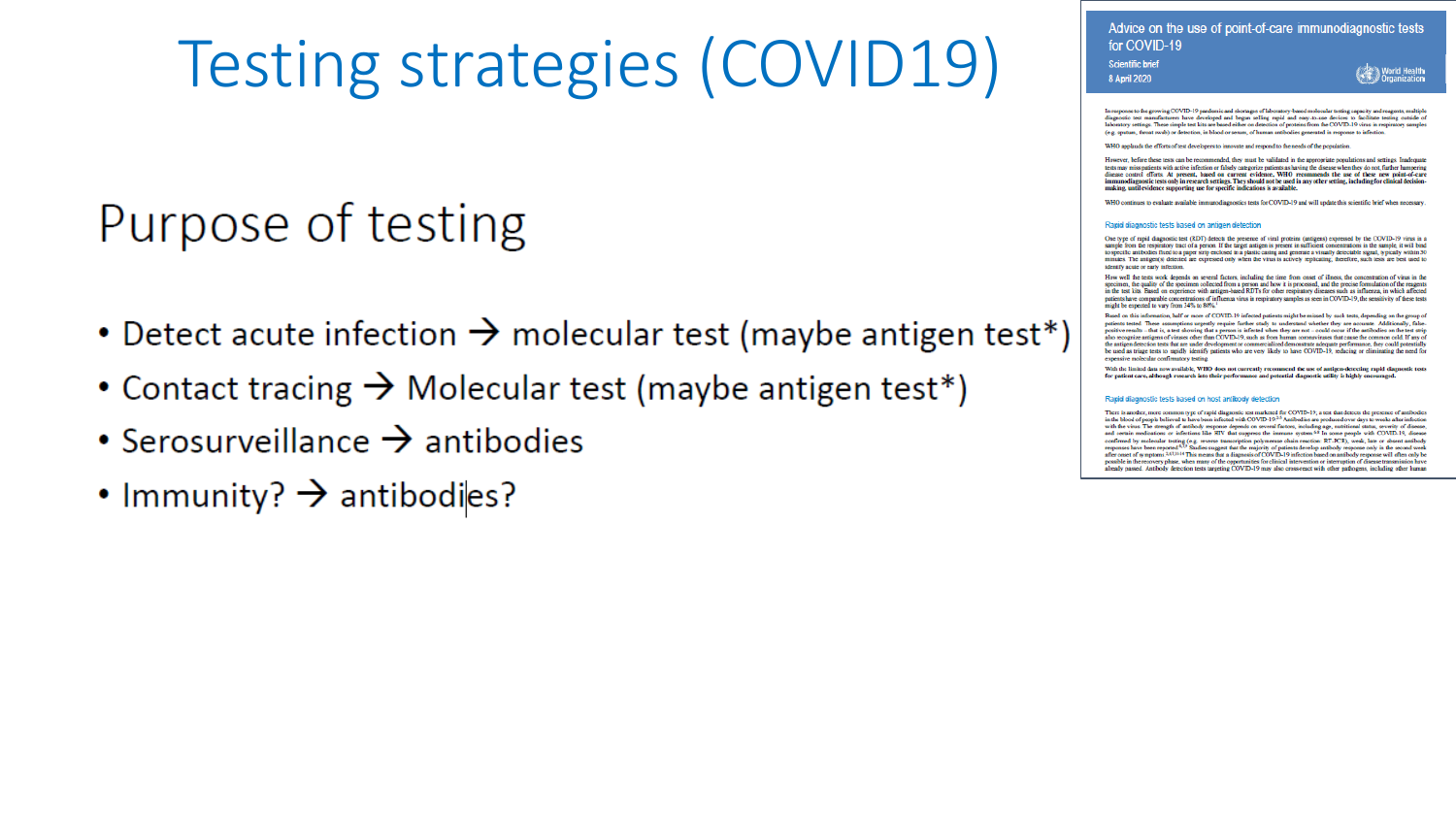## Advice on the use of point-of-care immunodiagnostic tests for COVID-19

**Scientific brief** 8 April 2020



**Rapid diagnostic tests based on antigen (Ag) detection:** Ag are expressed only when a virus is **replicating**, thus such test can be used to identify **acute or early infection**.

- **Sensitivity (FN): 38-80%.**
- FP also possible due to **cross reaction** with other coronavirus.
- If available tests demonstrate adequate performance, can be used as **triage** test to identify people v likely to have COVID19, reducing the need for molecular confirmatory tests needed.

With the **limited data** now available, **WHO does not currently recommend the use of antigen-detecting rapid diagnostic tests for patient care**, *although research into their performance and potential diagnostic utility is highly encouraged***.**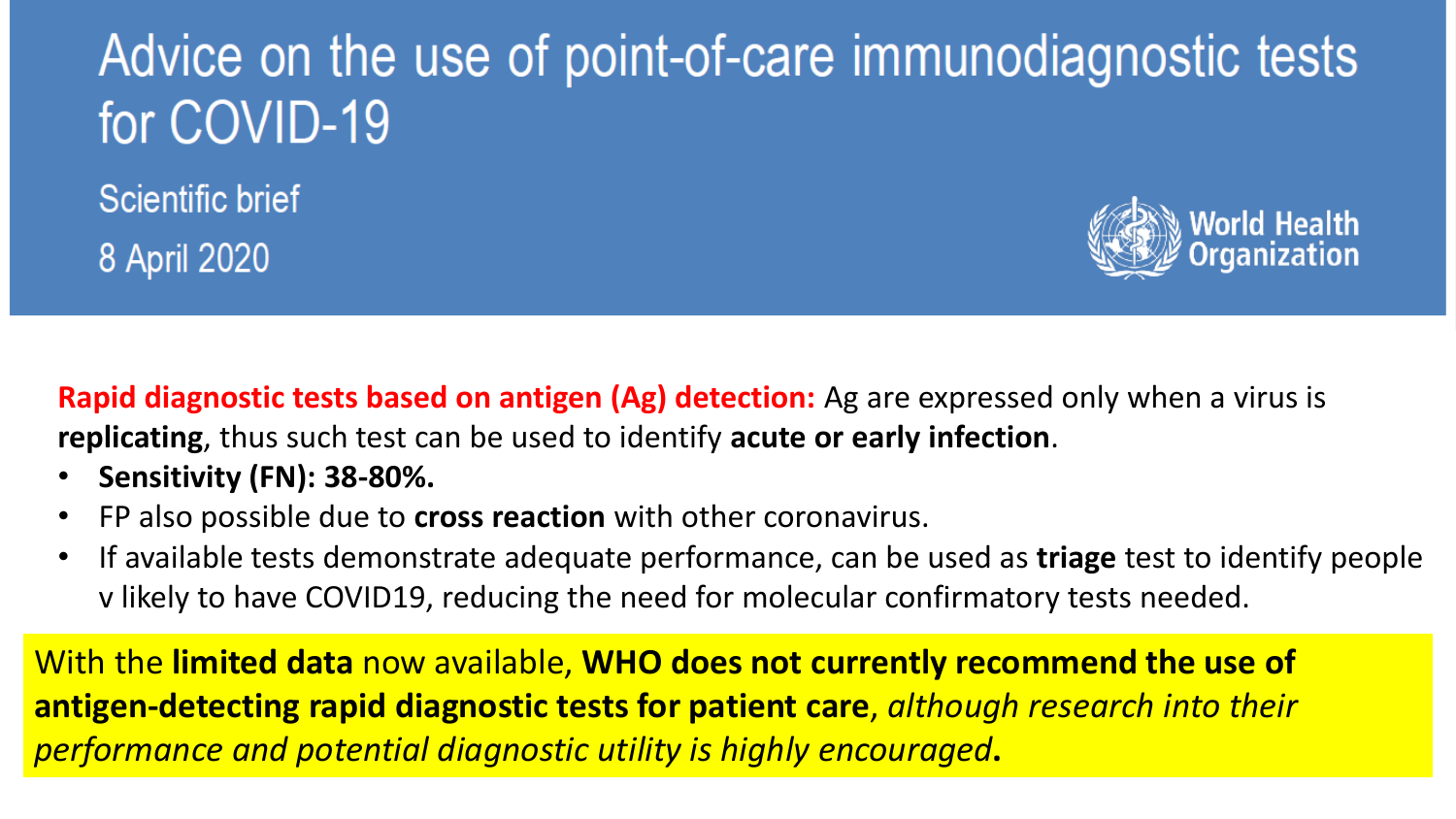# **Serology COVID19**

• Majority of pts develop Ab response only in the **2nd week after onset** of symptoms.

-----------------------------------------------------------------------------------------------------------------------------------------------------------

- In some pts with COVID-19 + confirmed by molecular testing (e.g. RT-PCR), **weak, late or absent antibody responses** have been reported (**false negative results**) (1,2,3)
- Ab detection tests targeting COVID-19 may also **cross-react with other pathogens**, including other human coronavirus and **give false-positive results.**
- No evidence to date to support that immune response protect from reinfection with the COVID-19 virus.
- SEROLOGY: Support **vaccines** development, and improve understanding of **the extent of infection among people who are not identified through active case finding and surveillance** efforts, the attack rate in the population, and the **infection fatality rate**.
- **Limited utility for clinical diagnosis,** although some clinicians has used for **presumptive diagnosis** of recent COVID-19 **in cases where molecular testing was NEG** but where there was a strong epidemiological link to COVID-19 infection and paired blood samples (acute and convalescent) showing rising antibody levels.

Based on current data, WHO does not recommend the use of Ab-detecting rapid diagnostic tests for patient care but encourages the continuation of work to establish their usefulness in disease surveillance and epidemiologic research

1. Zhao J, Yuan Q, Wang H, Liu W, Liao X, Su Y, et al. Antibody responses to SARS-CoV-2 in patients of novel coronavirus disease 2019. medxriv [Internet]. 2020; Available from: https://www.medrxiv.org/content/10.1101/2020. 2. Okba N.M.A, Muller M.A., Li W, Wang C, et al. SARS-COV-2 specific antibody responses in COVID-19 patients. medxriv [Internet]. 2020; Available from: https://www.medrxiv.org/content/10.1101/2020.03.18.20038059v1 3. Lin D, Liu L, Zhang M, Hu Y, et al. Evaluation of serological tests in the diagnosis of 2019 novel coronavirus (SARS-CoV-2) infections during the COVID-19 outbreak. medxriv [Internet]. 2020; Available from: https://doi.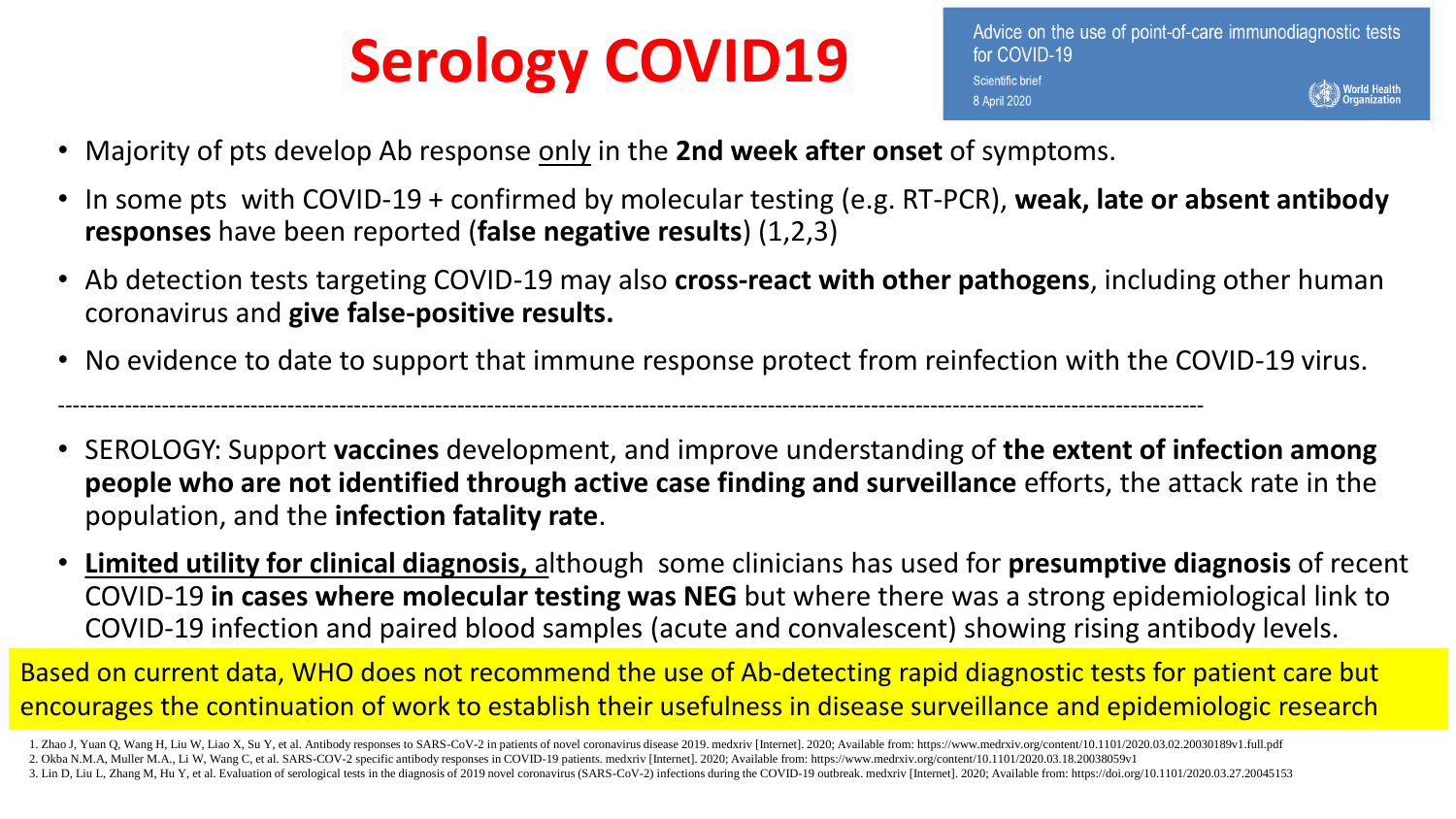# Condivisione esperienza clinica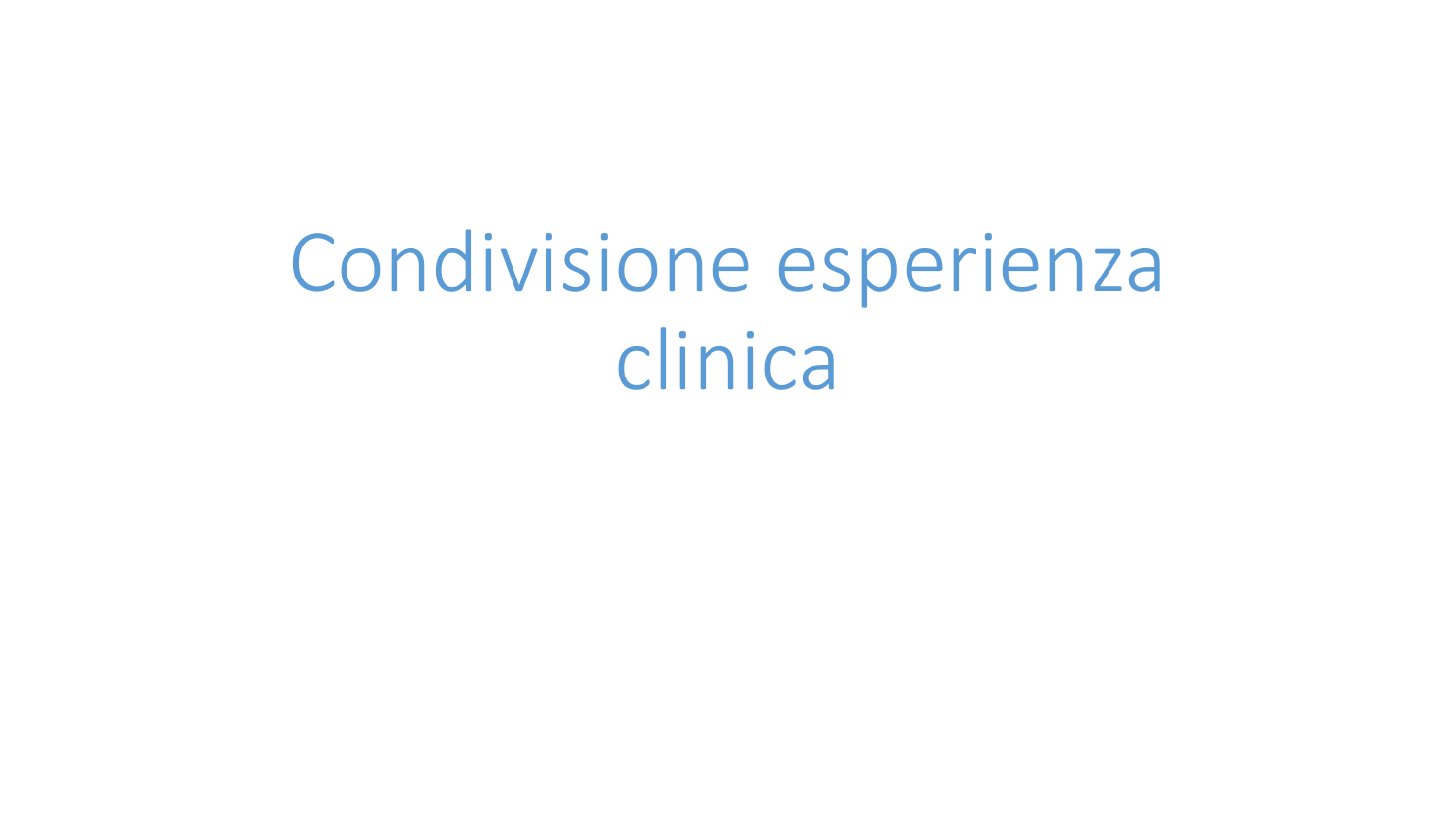### **ANTIVIRALI**

1. Importanza della precocita' di utilizzo antivirali (primi 7-10 gg dall'insorgenza dei sintomi). Avrebbe un senso a domicilio?

2. Sembra essere meno utile nel paziente avanzato in TI tranne che nel caso di utilizzo di Remdesivir, che puo' aggiugere chances al paz grave ed accelerare la negativizzazione virale

### **STEROIDI**

- 1. In mancanza di antivirali rischio di negativizzazione piu lenta
- 2. Steroidi a pz con insuff respiratoria da piu' giorni (7 giorni)
- 4. Buona risposta con riduzione della necessita' di intubazione ma finestra ristretta

#### **OSSIGENOTERAPIA:**

cardine del trattamento

**IMPORTANZA USO di farmaci in studi controllati per generare evidenza!** 

### **MONOCLONALI**

1. Discreta utilizzazione di Tocilizumab con esperienza positiva specialmente nei pz ancora non in ICU, miglioramente anche di pz in CPAP, anche se in alcuni pz si e' osservato un peggioramento a 24 hrs dalla somministrazione.

2. Buona correlazione tra marcatori (Ddimero, PCR, ferritina) e IL6: con almeno 2 o 3 marcatori elevati inizio monoclonali

3. Uso di immunomodulanti ha una finestra ristretta

### **ANTICOAGULANTI**

- 1. Tromboembolia polmonare frequente
- 2. Profilassi con eparina bpm per tutti i pz (4000 unita/g)
- 3. Profilassi a domicilio. Azzardo? Morti improvvise documentate e emorragie ge.
- 4. Se d-dimero aumenta (4-5 vv): eparina a dosaggi terapeutici 5. In acuto, utilizzo di anticoagulanti orali e' complicato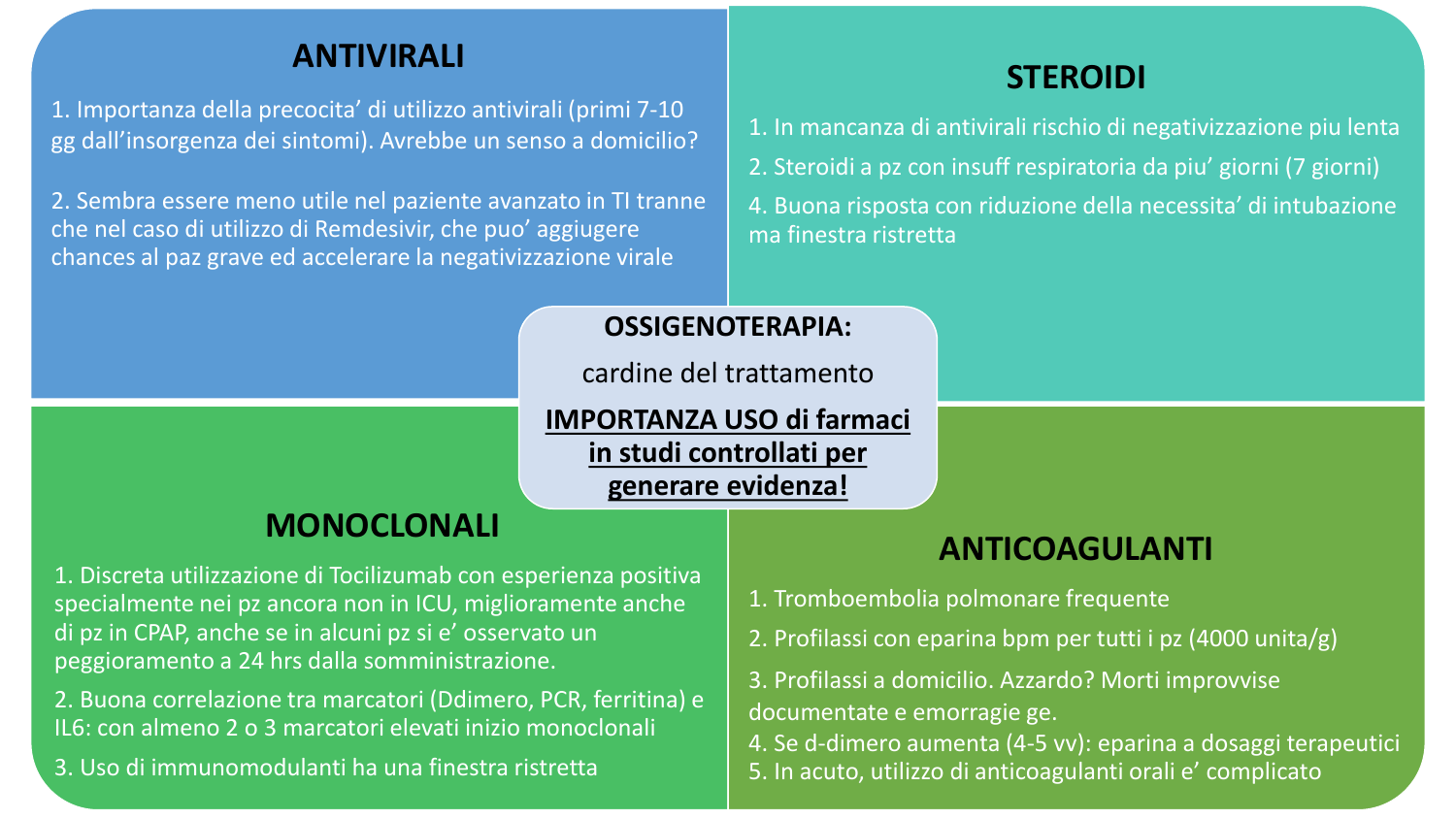### Condivisione esperienza clinica



La VENTILAZIONE nel PAZIENTE COVID-19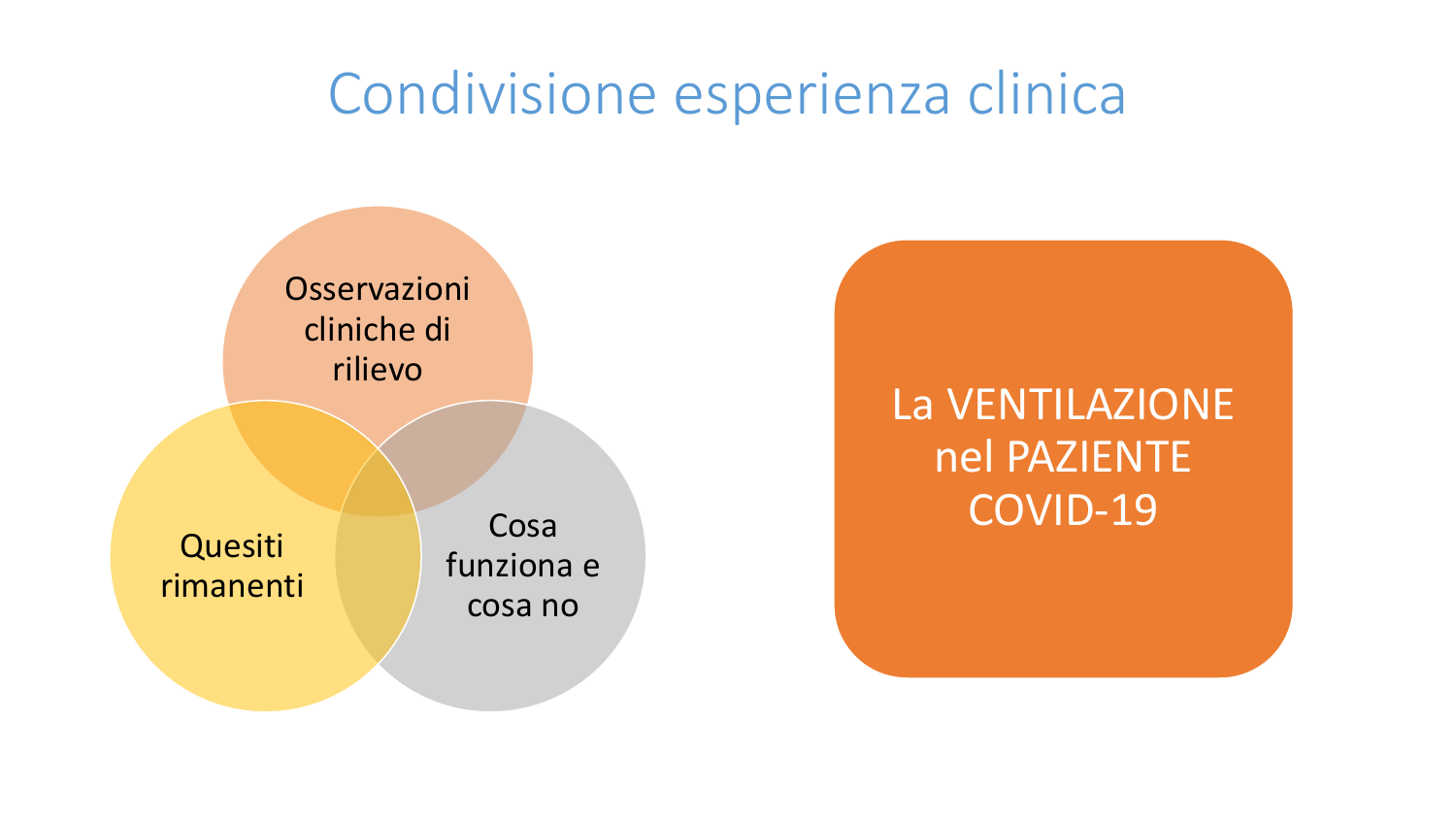# Aggiornamento studi in corso

### AIFA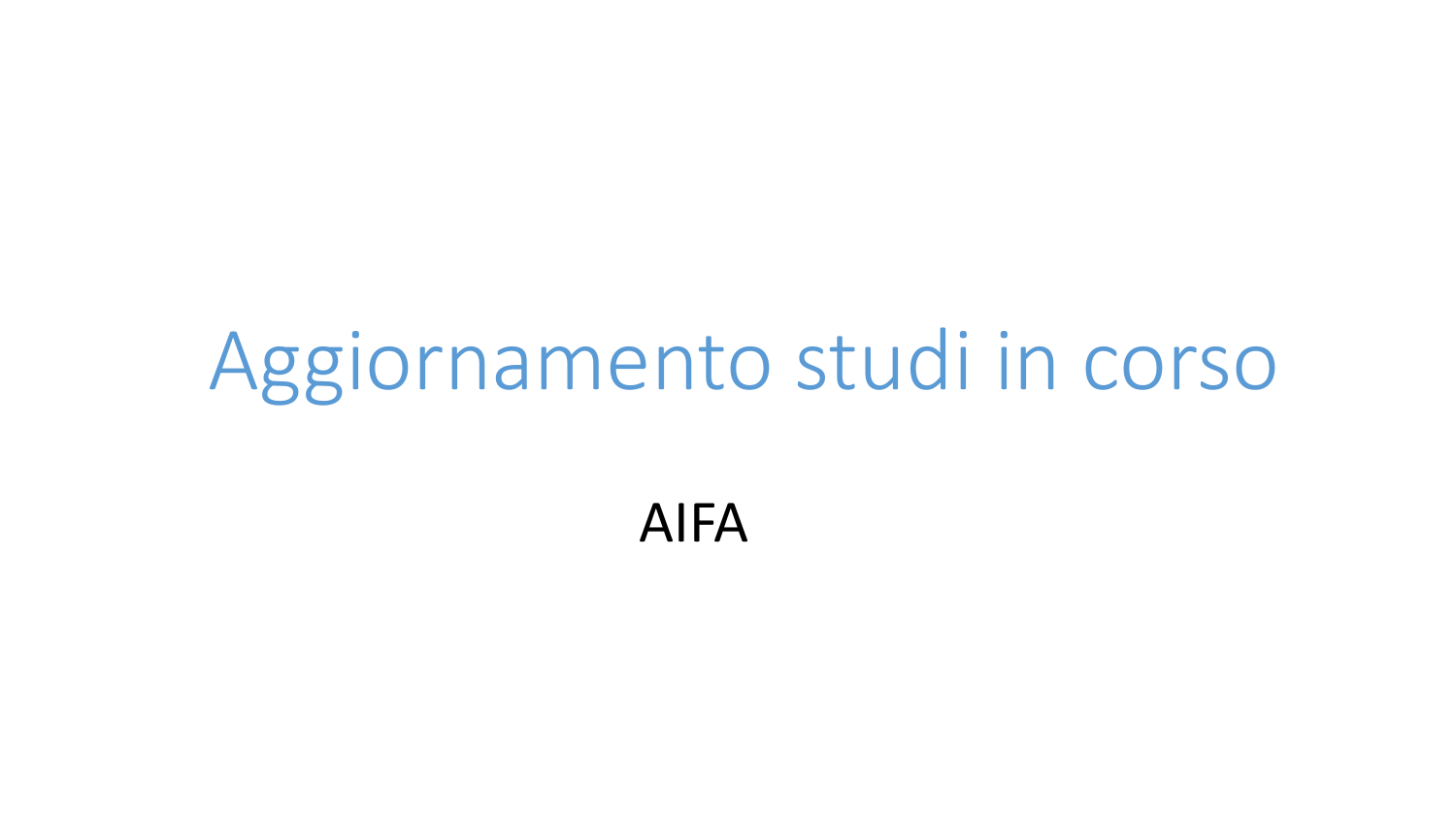# Aggiornamento AIFA

### **Clinical Trials:**

- Remdesivir: 2 Gilead RCT, hospitalized
- Tocilizumab: 3 trial (1 CT; 2 RCT), hospitalized
- Anakira vs Emapalumab vs SOC: RCT SOBI, hospitalized
- Sarilumab RCT Sanofi, hospitalized
- WHO Solidarity trial, hospitalized
- Hydro Stop Trial (HCQ): RCT, non profit, outpatients

### **Compassionate use programmes**

- Remdesivir
- Ruxolitinib
- Canakinumab

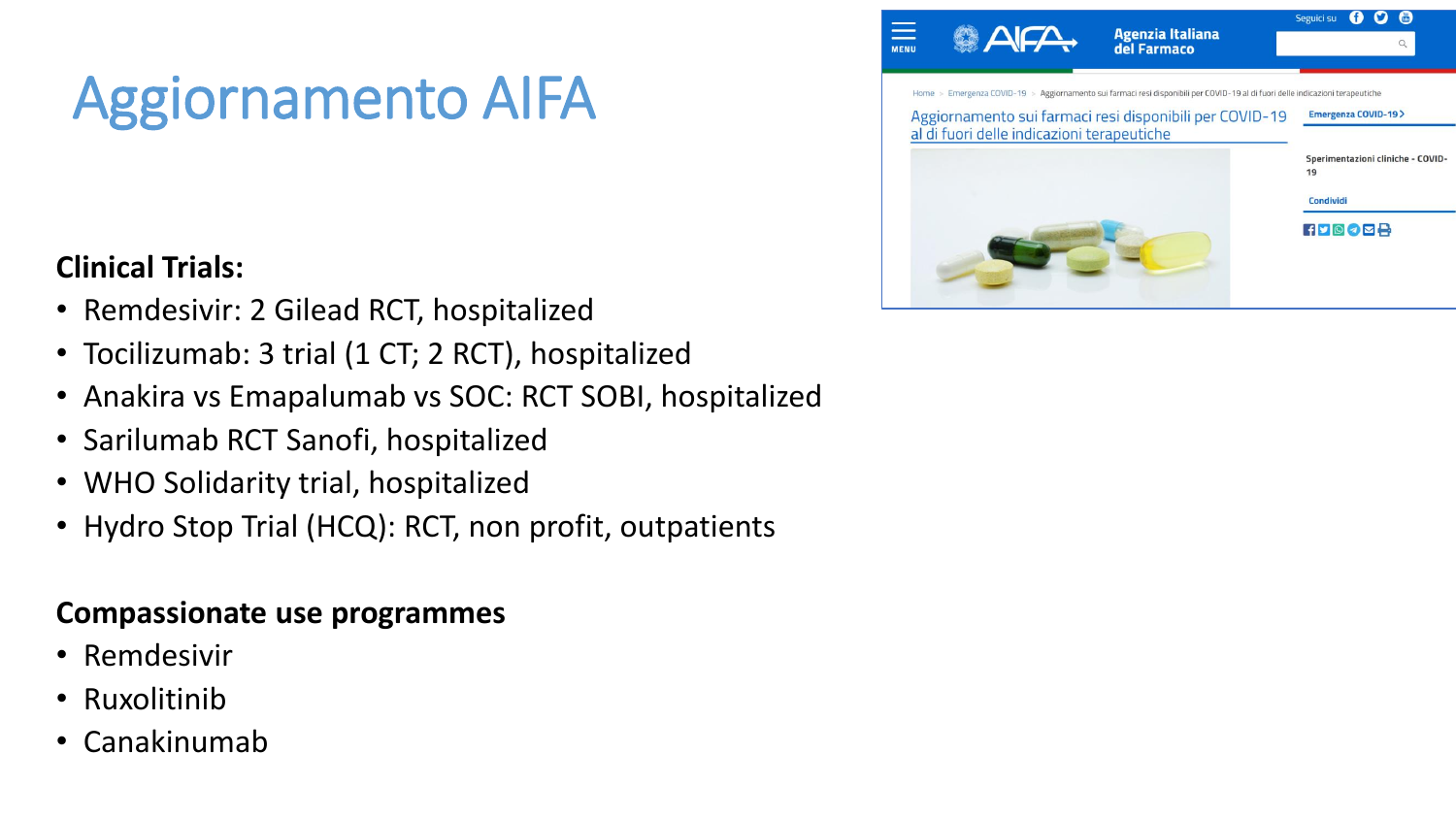# Conclusione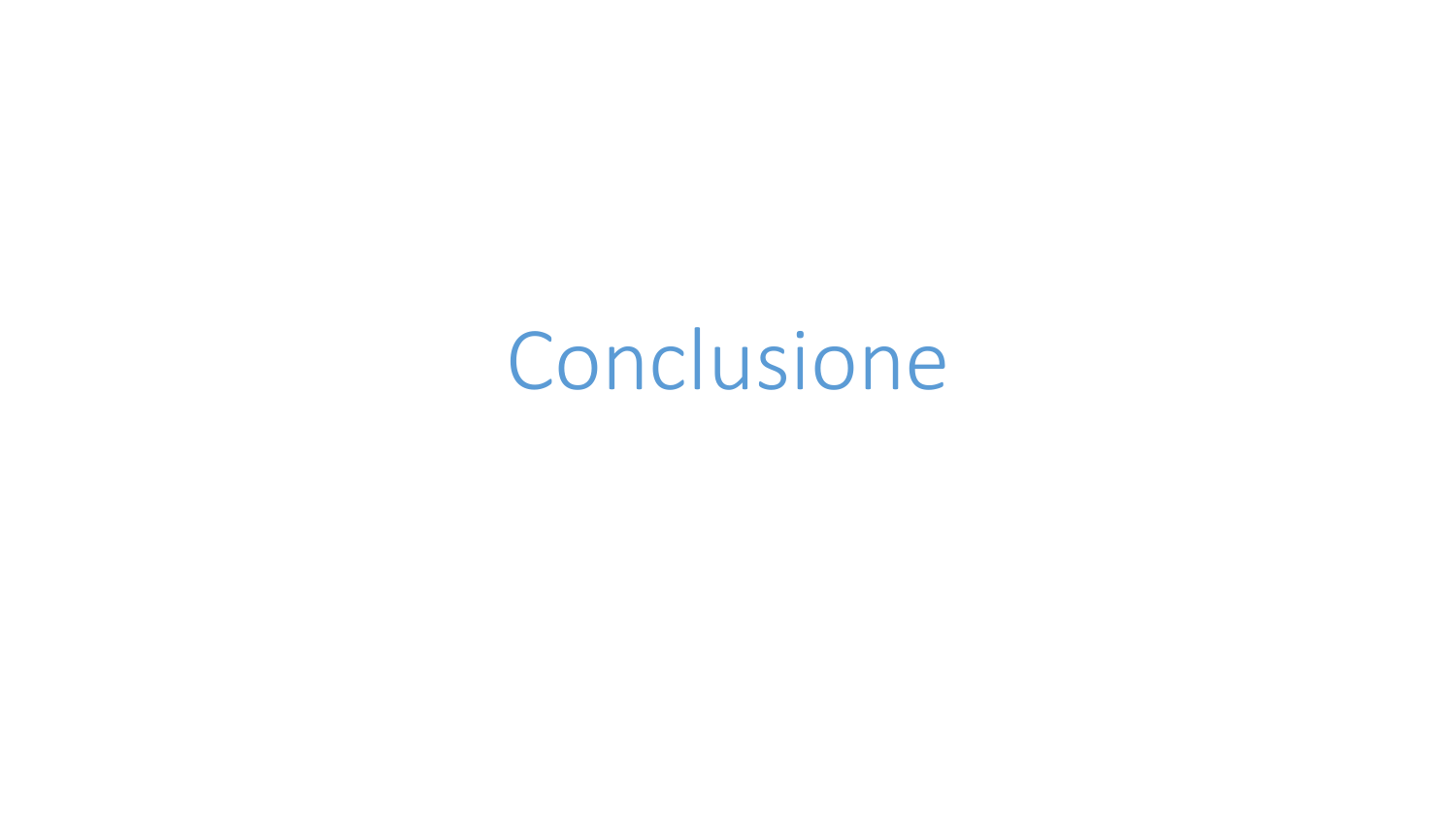Domande e suggerimenti per i prossimi webinar?

LINK: https://who[euro.webex.com/join/Venice](https://who-euro.webex.com/join/Venice)

- [bertagnolios@who.int](mailto:bertagnolios@who.int)
- [penazzatom@who.int](mailto:penazzatom@who.int)
- [zambonf@who.int](mailto:zambonf@who.int)

Mercoledi 15 Aprile ore 17:00 INTENSIVISTI WEBINAR con direzioni sanitarie

Giovedi 16 Aprile ore 18:00 INFETTIVOLOGI

Venerdi 17 Aprile ore 17:00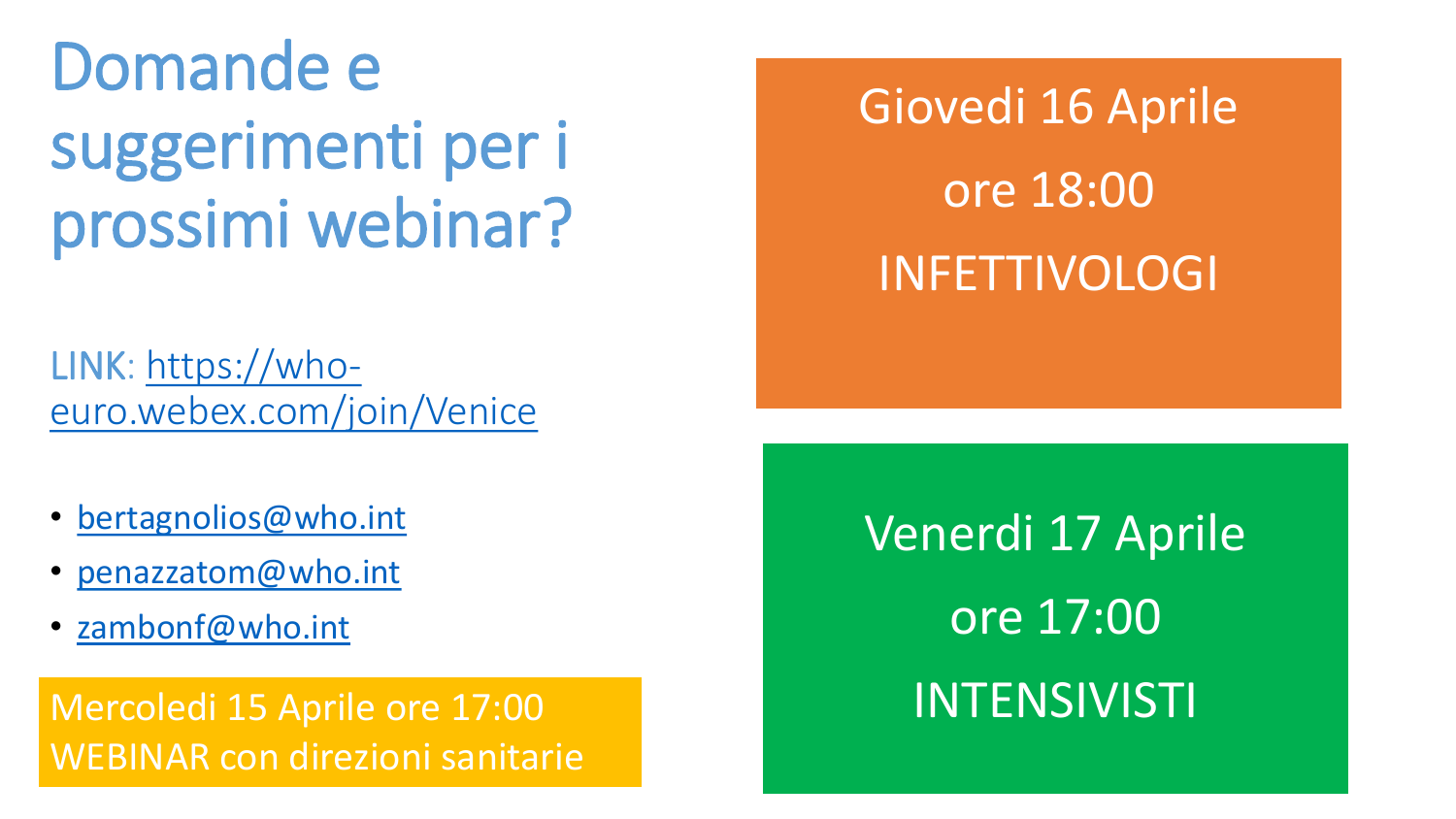

# Sostegno psicologico

- Per un sostegno psicologico gratuito gli operatori possono contattare l'associazione <https://emdr.it/> , gli operatori sono disponibili anche telefonicamente o con un colloquio online.
- Altre associazioni che si stanno attivando per un sostegno nel territorio sono :

<http://www.psicologiperipopoli.it/>,

<https://www.sipemsos.org/>